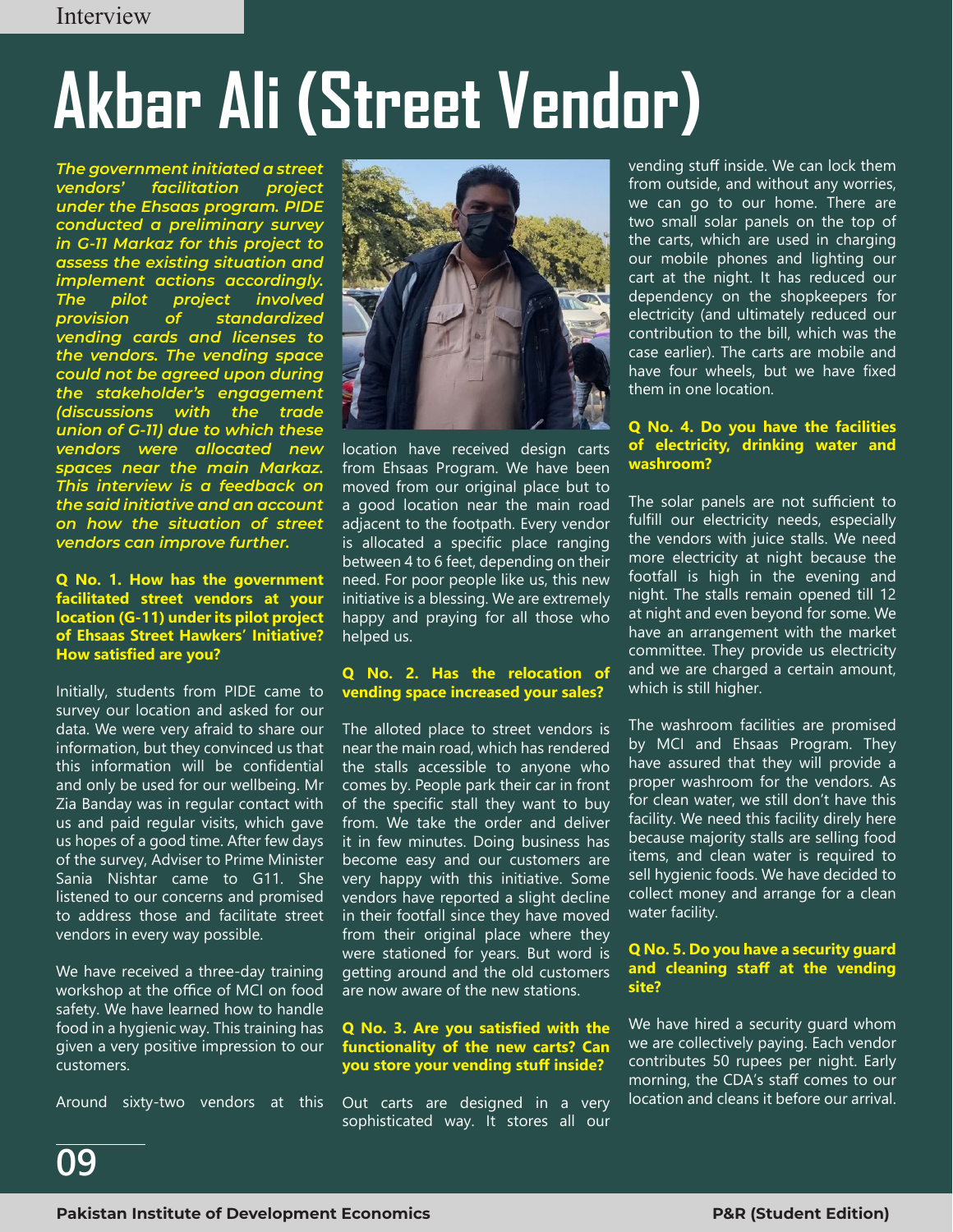### **Q No. 6. How is the behavior of CDA now? Are they facilitating you?**

The behavior of CDA has transformed now. They have transited from a very inhumane attitude to a respectful and dignified one. Before this initiative, they would abuse and treat us like criminals. Now, they address us with our names, and in general, as a person. They buy food from us and have a chat with us. For a poor person like me and my other colleagues, this respect is above everything. We are extremely thankful of the students of PIDE, Sir Zia Banday, Madam Syed Shafaq, and Madam Sania Nishtar. They have given us a respectful life.

### **Q No. 7. Have you received your vending license? Can you work in peace now?**

We have received our vending license from the office of MCI. We can work in a peaceful environment. I give time

to my family. In the past five years, I haven't spent time with my family. Every morning, my kids would go to school and I would come to my vending location with a worry that CDA would come and evict me from my station. Sometimes they did, sometimes they did not. But the uncertainty was taking a huge toll. At midnight, when went back to my home, my kids were already asleep. Now, I have breakfast with my family and take my children to school every morning. At 2 PM, I bring them back to home from school and we have lunch together. Only then I return to my vending place. All this has changed because now I know I would not have to work extra to set off the eviction loss. There is certainty in my routine and my life. I feel happy; with this one initiative, my family is happy and living a peaceful life.

**Q No. 9. What do you demand from the government?**

Being a member of Ehsaas Rerhiban Association, G11, firstly, I thank the current government for listening to our concerns. Then, I demand to facilitate us with drinking water facilities, washroom facilities and direct electricity connections, because the market committee and shopkeepers are selling us electricity at a very expensive rate.

## **Q No. 10. Is there any established vender's union to spread your voice and unite for your rights?**

Yes. With the help of Mr. Zia Bandey, we have established a street vendors union at G11. I am one of its pioneer members. Although not all vendors have joined this union now, we are very positive every vendor will join it over time. Collectively, we will work for our rights.